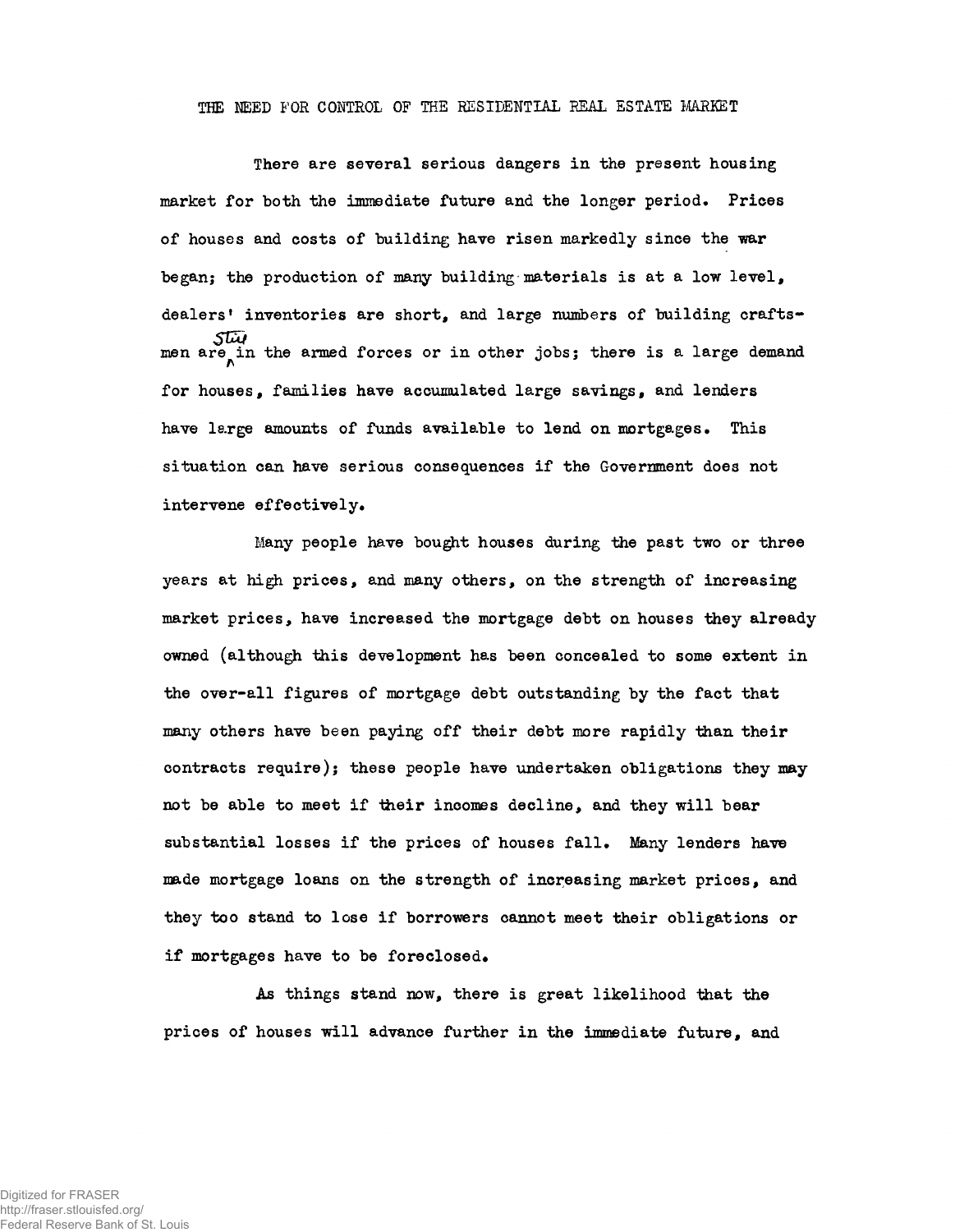if this happens, those who buy, borrow, or lend in the coming months will run an even greater risk of later trouble than do those who have already made commitments.

One of the most disturbing features of the present situation is the uncritical faith that is being placed in the proposition that the way to avoid further inflation in residential prices is to build more houses. Divorced from considerations of time and circumstances, this proposition seems deceptively obvious. If we had enough houses, there would be no inflationary threat. But we cannot accept the implication that, if the market is left free now, uncontrolled building in the next year or two will prevent further inflation daring that period. The fact is that the number of new houses we can add to the existing supply in the next two years is so small that it will not come close to meeting the demand.

Mr. John B. Blandford, Administrator of the National Housing Agency, testified last week before the Senate Banking and Currency Committee that between October 1, 1945 and December  $31$ , 19 $\mu$ 6, there will be a demand for  $\mu$ , 660,000 units, and that to meet this demand there will be only  $1,120,000$  units available. Of the  $\mu$ ,660,000 units needed, 2,900,000 will be required by veterans; of the l, $\mu$ 20,000 units which will be available to meet the need only  $\mu$ 75,000 will be provided by newly-built houses, the rest coming from existing vacancies and vacancies created in one way or another during the period. This is surely not the picture of a situation in which new

Digitized for FRASER http://fraser.stlouisfed.org/ Federal Reserve Bank of St. Louis  $- 2 -$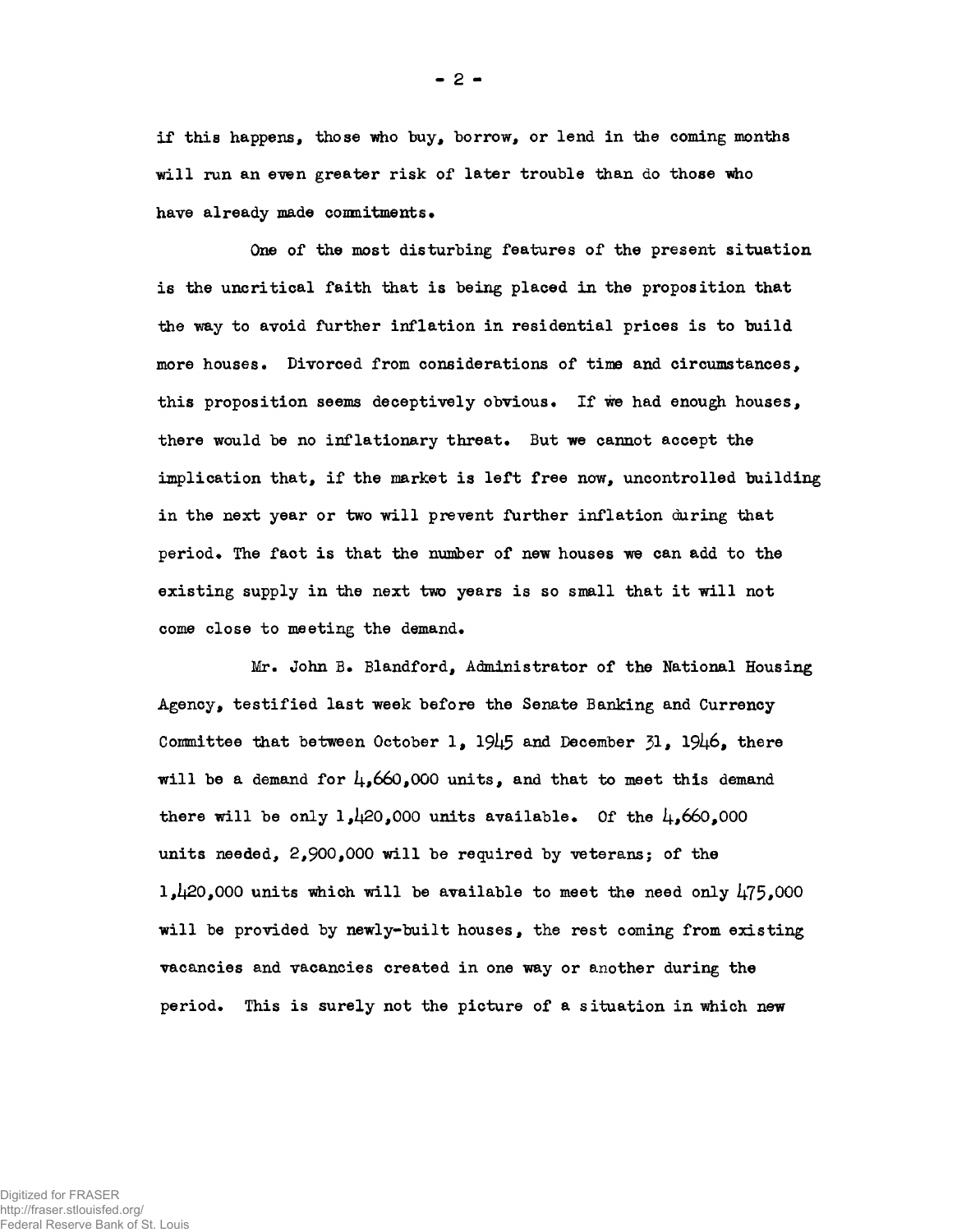construction, even in larger volume than we have any reason to hope for, will solve all our immediate problems. The inflationary housing shortage will be with us all of next year, and probably for some time thereafter.

Even the  $\frac{1}{75}$ ,000 new units which are to be available by the end of  $1946$  will be available only if we have an orderly market. For some time now, publicity has been given to the fact that there will be materials to build between  $\mu$ 00.000 and 500.000 units next year. We will build even this insufficient number of houses only if the materials are brought together into complete houses. If builders try to start in the next few months all of the houses for which there seems to be a market on the basis of the small number of vacancies in existing houses, the high prices of existing houses, and the amount of liquid assets which families have indicated they are ready to spend for houses, we may obtain a good deal less than  $\text{\AA}00$ ,000 houses in  $1946.$  We must not try to start more houses than we have materials to finish, or materials will be tied up in houses that cannot be completed.

If the housing market is left uncontrolled, we shall not only run the risk of starting many houses which cannot be finished, but, perhaps more important, we shall also invite further price and cost inflation. In the absence of controls, the new houses built in coming months will sell, by and large, for the prices that can be obtained for comparable existing houses, and this, practically everywhere, is above the cost of construction at the present time.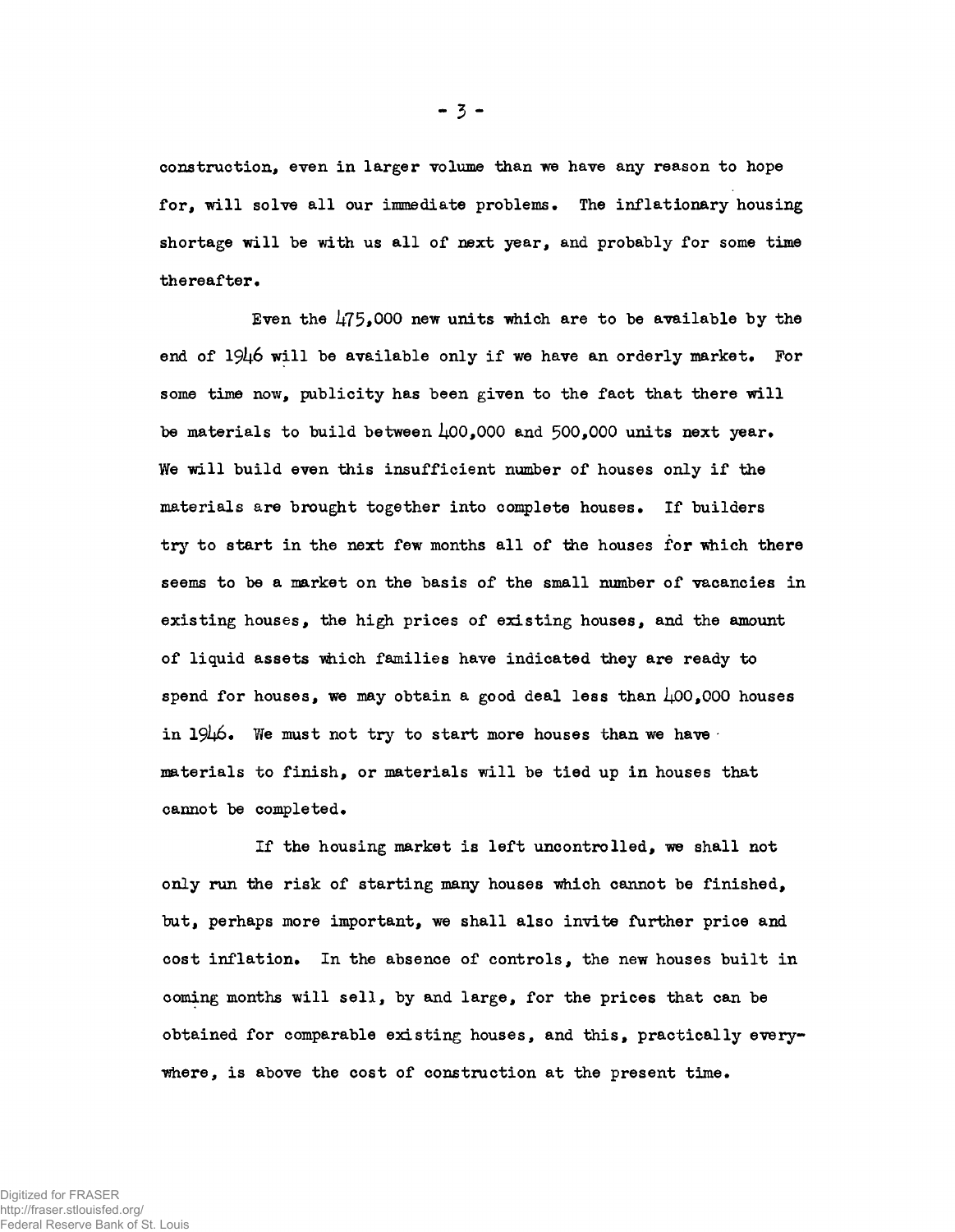Builders can afford to bid up the prices of materials, labor, and land. until their costs are close to market prices. At the present time there are legal ceilings on the prices of building materials, but if the prices of new houses are left free and there are not enough materials to go around, it is very doubtful that these ceilings will hold. It will be truly amazing if suppliers, seeing that demand cannot be satisfied with available supplies, do not ration the supplies they have to those customers who will pay higher prices, and if builders who are anxious to start operating, or to stay in business, do not pay the higher prices, willingly or unwillingly, in order to get their share of the materials available. In any case, whether the price ceilings on building materials hold or not, the prices of new houses will be high because speculative builders, who build most of our houses, will charge what the market will bear whether their suppliers do or not.

It seems to me that we need the kind of Government intervention proposed in Mr. Patman's bill, H.R.  $L$ 761. Three elements of that bill, I think, are particularly important; first, control of the prices of houses, both new and old; second, provision for the allocation of building materials if that is necessary or desirable; and third, provision for taking care of veterans. I advocate special help for veterans not in order to establish veterans permanently as a class apart from the rest of the population, but because the veteran has a special housing problem. The rest of the population is crowded, but at least it has had time and opportunity to find some housing; the veteran has not had that opportunity, and he is entitled at least to help of the kind we extended to war-workers while the

war was on.

- 4 -